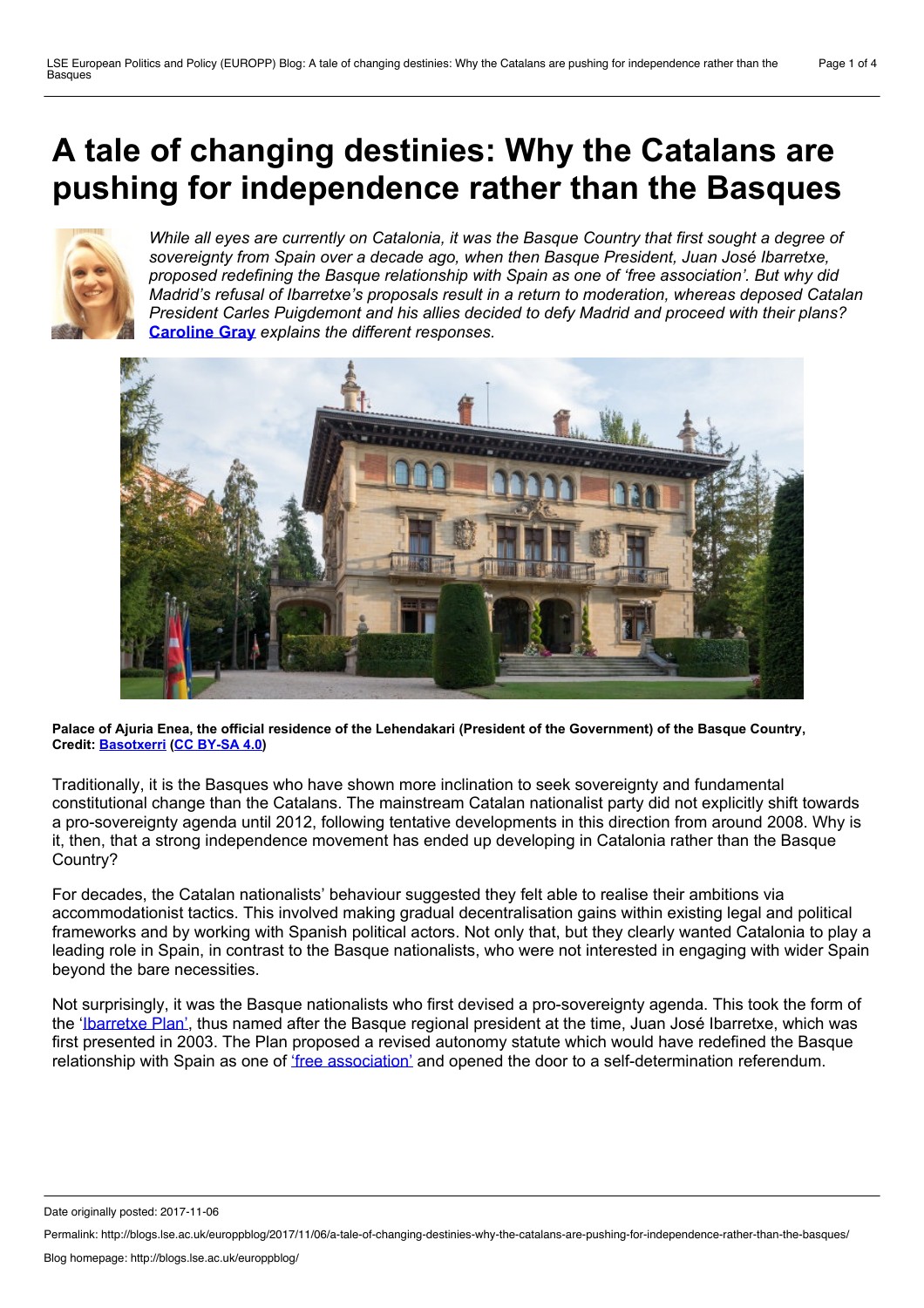The proposal was essentially for a confederal solution rather than full independence, but it would have left the Basque Country with a much looser connection to Spain, going well beyond its already extensive fiscal and policy competences to reconceptualise the region as a nation on an equal footing to the Spanish one and to establish a bilateral relationship of equals sharing sovereignty between them. Importantly, under this proposal, the Basques would also have had their own representation in the EU.

The Plan, having been approved (albeit only just) in the Basque parliament in 2004, was then resoundingly rejected by the Spanish parliament as unconstitutional, for the same reasons that Madrid has consistently rejected Catalan attempts to hold a referendum. Under the Spanish Constitution, Spain is one indissoluble nation and sovereignty lies with all the Spanish people, making self-determination in one part of the territory impossible.

Ibarretxe then tried a different tack, proposing the holding of an official vote in the Basque region to ask citizens whether Basque parties should initiate negotiations to reach an agreement on exercising the 'right to decide' of the Basque people – subject to ETA definitively renouncing violence beforehand. The Basque parliament approved a Consultation Law to this effect in 2008, but once again it was rejected, this time by the Constitutional Court.

## **Basque and Catalan responses**

While Madrid's response to Basque and Catalan attempts to seek sovereignty has been one of defiant rejection in both cases, it is interesting that Basque and Catalan nationalist political agendas have evolved in different ways in consequence. In the Basque Country, politicians kept within the parameters of Spanish law at all times and the failure of Ibarretxe's proposals eventually resulted in a return to a more moderate agenda under current Basque regional president Iñigo Urkullu, Ibarretxe's successor at the helm of the Basque Nationalist Party. In contrast, deposed Catalan president Carles Puigdemont and his team decided to defy Madrid, hold an illegal referendum and proclaim independence anyway, for which they now face legal action.

What explains these differences? Several contributing factors can be identified, including: 1) much higher civil society mobilisation in Catalonia than in the Basque Country; 2) the history of terrorism in the Basque Country but not in Catalonia; 3) the different levels of fiscal devolution in the two regions; and 4) the different political relationships and alliances that the traditional Basque and Catalan nationalist parties have had with other parties in their regions.

# **Different levels of mobilisation**

First and foremost, the existence of highly mobilised pro-independence civil society groups in Catalonia, but not in the Basque Country, explains a lot. When Ibarretxe returned from Madrid following the Spanish parliament's defiant 'no', he called early elections in April 2005 expecting a strong victory. Instead, the Basque Nationalist Party (PNV) suffered [electoral](http://news.bbc.co.uk/1/hi/world/europe/4453239.stm) decline, winning again, but with fewer seats than before.

By then, there was widespread feeling even within the PNV itself that the timing had not been right and the plan had been too divisive, for it was pushed through parliament with a narrow majority consisting of the PNV's votes and those of three politicians from the radical secessionist party Batasuna, which had still not managed to sever links with Basque terrorist group ETA. In 2009, the PNV then lost [power](https://www.theguardian.com/world/2009/mar/02/spain-basque-country-election) in the Basque region for the first (and so far only) time despite winning the most seats, since a highly unusual coalition between the conservatives and the socialists forced it into opposition, upon which Ibarretxe retired from political life.

PNV politicians I have interviewed are the first to admit that they feel Ibarretxe's attempts were too heavily partyled without sufficient backing from society, a mistake for which the party ultimately suffered. Nowadays, they are reluctant to take any similar projects forward without the backing of not only the Basque radical secessionist left (grouped together under the coalition EH Bildu) but also the Basque Socialists, a federation of the Spanish Socialist party. They wish to secure cross-party support which spans the nationalist-statewide divide, as well as sufficiently clear support from society, neither of which are currently forthcoming.

Date originally posted: 2017-11-06

Permalink: http://blogs.lse.ac.uk/europpblog/2017/11/06/a-tale-of-changing-destinies-why-the-catalans-are-pushing-for-independence-rather-than-the-basques/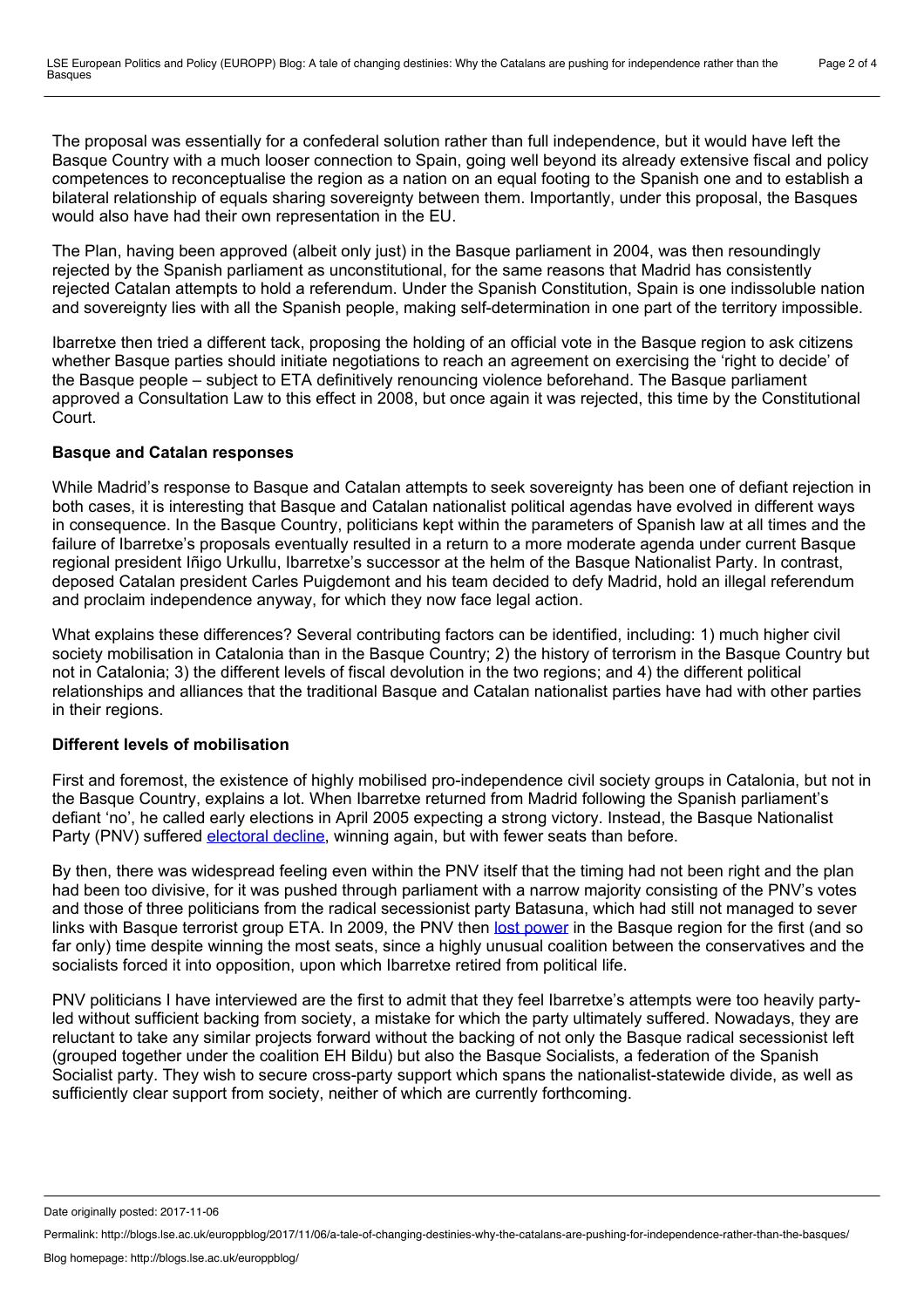This is in stark contrast to the situation in Catalonia. There, despite the parliamentary majority held by the proindependence forces being equally fragile, pro-independence civil society groups – particularly the Catalan National Assembly and Òmnium Cultural – have been very heavily [mobilised](http://www.tandfonline.com/doi/abs/10.1080/13537113.2015.1003491) and have at times ended up appearing to force the hand of politicians.

Catalan society is divided and [polls](https://www.politico.eu/article/catalonia-independence-spain-support-for-drops-poll/) have usually shown in recent years that, despite the rise in pro-independence sentiment, those against independence remain in the majority (though Madrid's recent heavy-handedness could yet tip the balance). This notwithstanding, given the extent of citizen mobilisation, the mainstream Catalan nationalist party, then led by Artur Mas, felt it had little option but to ride the [wave](https://www.theguardian.com/world/2012/nov/19/catalonia-leader-secessionist-wave) and turn in favour of selfdetermination and then independence, after Madrid had once again refused devolving further fiscal powers to the region back in 2012. Otherwise, it risked becoming irrelevant.

## **Different histories**

So why are the Catalans so mobilised but not the Basques? The different histories of the two regions are undoubtedly a contributing factor. For many Basques, the history of terrorist violence is all too recent – ETA only finally declared a [permanent](https://www.theguardian.com/world/2011/jan/10/eta-declares-permanent-ceasefire) ceasefire in 2011 – and they are simply not interested in risking reigniting divisions.

Moreover, a lot of Basques are simply quite comfortable with the status quo and realise they've got a pretty good deal in Spain. Like everywhere, the Basque region has suffered in the aftermath of the financial crisis, but in comparative terms, it has fared better than most other Spanish regions. This is in part because construction was not a major sector in the Basque region, so it was not hit by the property crash that badly afflicted Spain elsewhere. Even more [importantly,](http://www.conciertoeconomico.org/en/about-the-economic-agreement) the system of fiscal autonomy in the region – named the Basque Economic Agreement – affords it far more resources per capita than what comparably wealthy regions (like Catalonia) get under the common financing system, due in part to the heavily redistributive nature of the latter system.

Securing a new status for the Basque Country has therefore not been an immediate priority in recent years for many within Basque society, nor indeed for many within the PNV itself. The Basque government has been concerned first and foremost with addressing the consequences of the financial crisis, for this is their responsibility and theirs alone. The fiscal autonomy model puts the onus on the Basque authorities to collect taxes, which means they cannot look to the Spanish government for additional financing or blame it for the region's financial woes – in contrast to what has happened in Catalonia.

# **Different political alliances**

Last but not least, the question of different political alliances in the Basque and Catalan regions also explains a lot. In Catalonia, the centre-right Democratic Convergence of Catalonia (CDC/Convergència) party – now rebranded as the Catalan European Democratic Party (PDeCAT) – and the Republican Left of Catalonia (ERC) reached a decision prior to the 2015 Catalan elections to subordinate their differences over left-right politics to their common position on territorial politics. Thus they combined forces on a joint platform and a single electoral list (Junts pel Sí – "Together for Yes") to seek [independence](https://www.thespainreport.com/articles/39-150715010209-pro-independence-groups-in-catalonia-to-fight-elections-as-joint-force-in-new-challenge-to-madrid) for Catalonia at the regional elections on 27 September 2015, following which they would also rely on support from the anti-capitalist CUP party to give the pro-independence parties a majority in the Catalan parliament.

Despite the somewhat tenuous unity between parties of radically different left-right orientation, an alliance of sorts has been possible, though it has resulted in Convergència, the once leading nationalist party, being overtaken in popularity by parties of left-wing inclination. Recent polls show very clearly that ERC would now win more votes if the parties ran separately.

Date originally posted: 2017-11-06

Permalink: http://blogs.lse.ac.uk/europpblog/2017/11/06/a-tale-of-changing-destinies-why-the-catalans-are-pushing-for-independence-rather-than-the-basques/